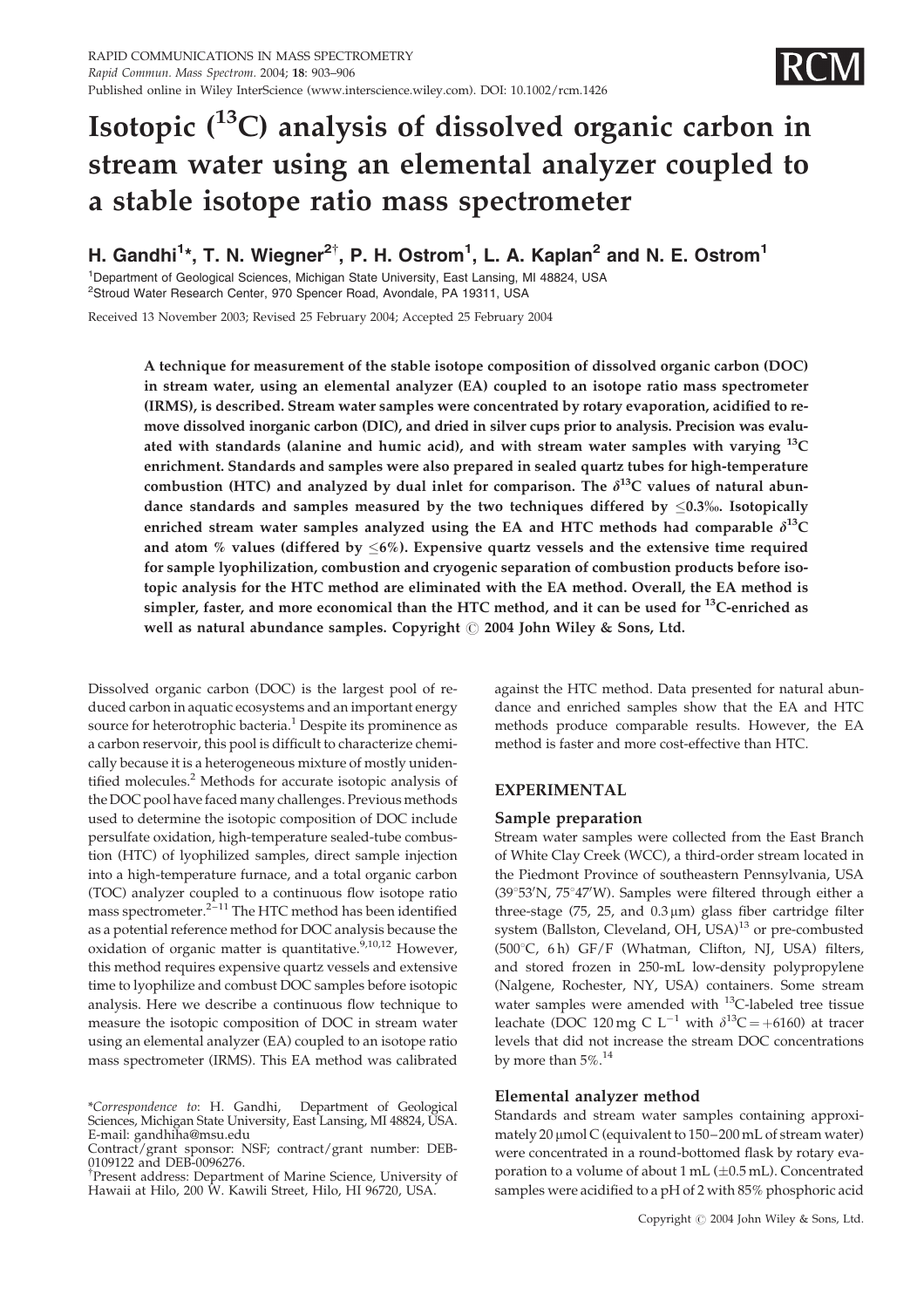#### 904 H. Gandhi et al.

 $(ca. 100 \,\mu L)$  and agitated to remove DIC and transferred to a pre-combusted (500 $^{\circ}$ C, 2h) glass scintillation vial (Fisher, Pittsburgh, PA, USA). The flask was rinsed with two 1.5-mL aliquots of ultra-pure deionized water (Barnstead E-pure) to enhance quantitative transfer. The rinse resulted in a final volume of  $3.5-4.5$  mL.  $300 \mu$ L of the concentrated sample were transferred to silver capsules (8 mm  $\times$  5 mm; EMAL, Mason, OH, USA) in three 100-µL aliquots. The samples were dried in an oven (70 $^{\circ}$ C) for 1 h after each transfer. The three-step transfer was necessitated because of the low volume (ca.  $100 \mu L$ ) of the silver capsules. The dried samples were then loaded into the auto-sampler of an EA (EA3000, Eurovector, Milan, Italy) coupled to an IRMS (GV Instruments, Manchester, UK). The sample was flash combusted in a temporarily oxygen-enriched atmosphere of a combustion reactor (chromium oxide, cobaltous oxide, quartz chips, quartz wool; EMAL) held at 1030°C. The oxidation products were carried by a stream of helium through a reduction reactor (copper, quartz chips, quartz wool; EMAL) at 650°C. The resulting gases (primarily  $CO<sub>2</sub>$ , N<sub>2</sub> and H<sub>2</sub>O) were then carried through a magnesium perchlorate filter to remove water. The  $CO<sub>2</sub>$  and  $N<sub>2</sub>$  were separated in a chromatographic column (3 m, packed column), passed through a thermal conductivity detector, and carried into the source of the IRMS where the isotope ratios were measured against a pulse of reference gas of known isotopic composition. The carbon yield was estimated with a standard of known carbon content (glycine, Sigma, St. Louis, MO, USA) and calibration achieved from a regression of peak height (mass 44) versus the carbon content of the standard. Isotope ratios are expressed in per mil:

$$
\delta^{13}C = [(R_{sample}/R_{standard}) - 1] \times 1000 \tag{1}
$$

where R is the abundance ratio of  $^{13}C$  to  $^{12}C$  and the standard is V-PDB.<sup>15</sup>

## High-temperature sealed-tube combustion method

Samples were analyzed using a HTC method modified after Feuerstein et al.<sup>10</sup> for the analysis of dissolved organic nitrogen (DON) and DOC. Briefly, samples were concentrated to 1–2 mL using rotary evaporation, acidified and transferred to a pre-combusted (500 $^{\circ}$ C, 2 h) quartz vessel (220 mm  $\times$  12 mm) with an enlarged bulb on the terminal end (50 mm o.d.). Samples were lyophilized on a glass vacuum drying line and, upon dryness,  $2g$  of combusted CuO (850 $°C$ , 4h; EMAL), 6 g of combusted pure Cu granules (850 $\degree$ C, 4 h; EMAL) and 0.5 g of Cu turnings (EM Science, Gibbstown, NJ, USA) were placed in the neck of the vessel above a quartz wool plug. Samples were re-evacuated and sealed under vacuum at <5 mTorr. Sealed samples were shaken and combusted following a modified Dumas combustion procedure.<sup>16</sup> After combustion, sample vessels were scored while hot  $(100^{\circ}C)$ , cracked open under high vacuum, and the  $CO<sub>2</sub>$  cryogenically isolated. The purified  $CO<sub>2</sub>$  was analyzed on a PRISM (GV Instruments, Manchester, UK) IRMS. Carbon yield was measured with a Baratron capacitance manometer (MKS Instruments, Andover, MA, USA) during cryogenic separation. The Baratron was calibrated with known volumes of pure CO<sub>2</sub>.



#### Standards and inter-laboratory calibration

Two standards (alanine, Sigma; humic acid, International Humic Substance Society, St. Paul, MN, USA) containing  $25 \mu$ mol C were prepared in  $200 \text{ mL}$  of ultra-pure deionized water and processed for analysis like the stream water samples. One of the stream water samples was also used for an inter-laboratory calibration with the G.G. Hatch Isotope Laboratories (Ottawa, Canada) where it was analyzed by the method of St-Jean<sup>11</sup> using a TOC analyzer coupled to an IRMS.

#### Carbon recovery

Two approaches were used to determine carbon recovery for each of our combustion methods. First, we compared our empirically derived carbon content of standards with their known values. Second, we compared the carbon content of the stream water samples determined by our methods with those from a TOC analyzer (either an OI 700 or an OI 1010; O.I. Corp., College Station, TX, USA).17

## RESULTS AND DISCUSSION

Our objective was to develop a simplified, rapid, and economical method for the analysis of  $^{13}$ C DOC that would be suitable for <sup>13</sup>C tracer experiments at the ecosystem scale. Ecosystem additions of isotopically enriched molecules, in our case 13C DOC, enable sources and transformations of dissolved and particulate materials to be elucidated and in situ rates of chemical and biological processes to be determined.<sup>18</sup> In our study, the introduction of DOC with high 13C-enrichment levels resulted in negligible increases in the ambient stream DOC concentration, and thus avoided artificially stimulating biological activity of the stream biota. Because only small amounts can be added, the tracer must be highly enriched in the rare isotope. Thus, one must be able to measure high levels of enrichment to characterize the initial tracer and subsequent samples into which it is incorporated. Consequently, we required a method to analyze both levels at natural abundance and 13C-enriched samples.

Previously, we used the method of Feuerstein et al.<sup>10</sup> to measure DON and DOC isotope values of lacustrine waters. This method involves sample concentration via rotary evaporation, dialysis to remove inorganic nitrogen, static combustion in sealed quartz tubes, cryogenic purification, and isotopic analysis using the dual inlet of an IRMS. However, relative to many lacustrine waters, the potentially high dissolved ion concentrations in some streams may pose a problem for DOC recovery. Fry et al. showed that, in the presence of salts, DOC samples can slowly lose more than  $90\%$  of the CO<sub>2</sub> from the gas phase through sorption.<sup>8</sup> To minimize  $CO<sub>2</sub>$  sorption for samples prepared by HTC, we initiated cryogenic separation of our samples before they cooled below 100°C. Our approach yielded high carbon recoveries for standards (>97%) and stream water samples  $(83-88%)$  and demonstrated that  $CO<sub>2</sub>$  sorption can be minimized and isotopic fractionation avoided (Table 1). However, the HTC method is expensive and time consuming. The primary cost is the quartz vessels (\$25 per vessel). Excessive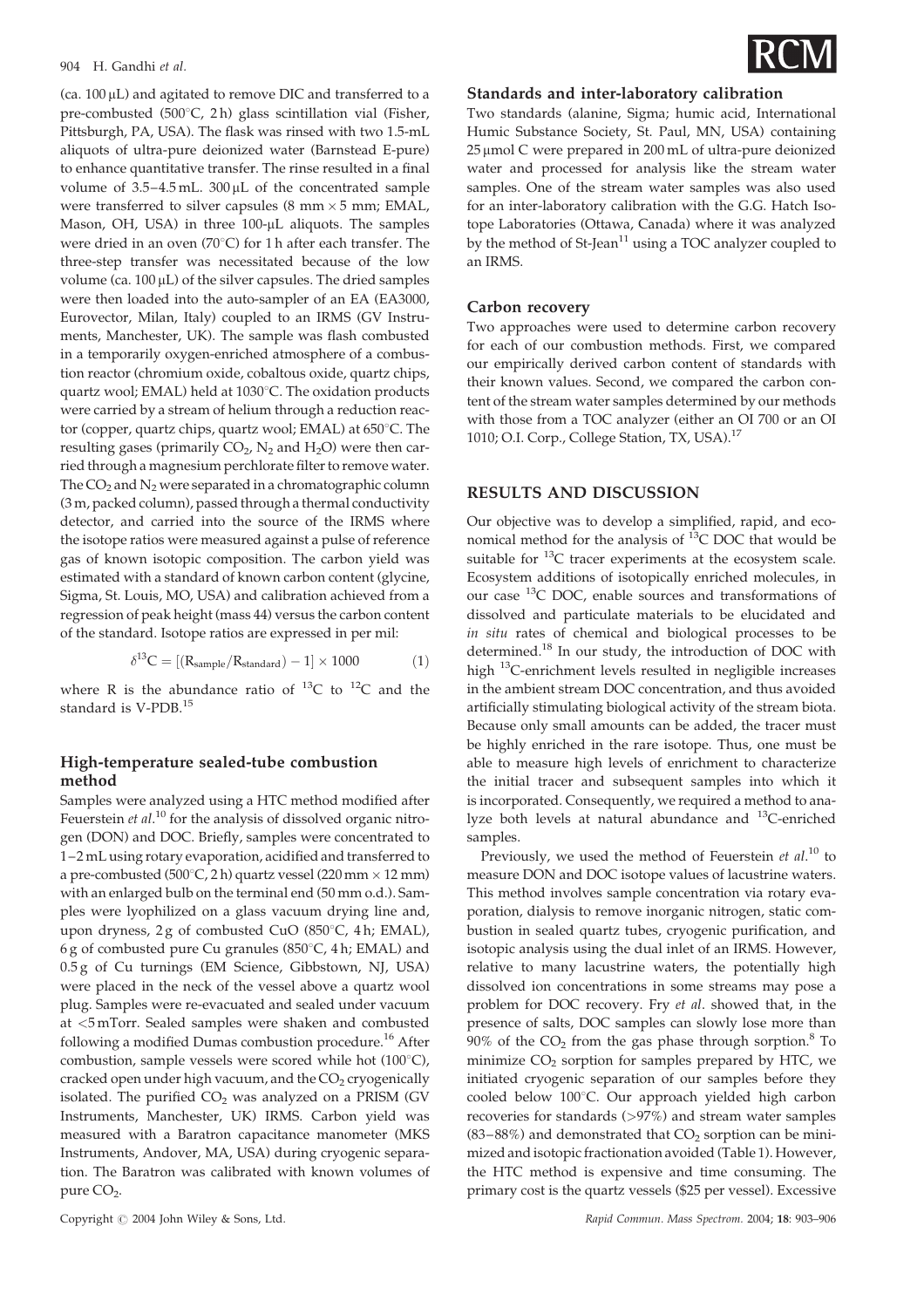

Table 1. Comparison of elemental analyzer (EA) and high-temperature sealed-tube combustion (HTC) analyses for <sup>13</sup>C and carbon recoveries for alanine, humic acid, and three stream water samples. Differences between methods are reported as  $\Delta$ 

| Analyte         | C Recovery $(\%)$ |              |      | $\delta^{13}C_{\rm PDB}$ (%) |                 |     |
|-----------------|-------------------|--------------|------|------------------------------|-----------------|-----|
|                 | ЕA                | <b>HTC</b>   | л    | EA                           | <b>HTC</b>      | л   |
| Alanine         | $96.0 + 0.9a$     | 99.5         | 3.5  | $-23.3 \pm 0.1$              | $-23.6$         | 0.3 |
| Humic acid      | $94.7 + 3.2$      | 97.1         | 2.4  | $-26.7 + 0.1$                | $-26.8$         | 0.1 |
| Stream water-1* | $65.4 \pm 2.8$    | $88 \pm 5.3$ | 22.6 | $-26.8 \pm 0.2$              | $-26.8 \pm 0.1$ | 0.0 |
| Stream water-2  | $74.5 \pm 3.8$    | 83.4         | 8.9  | $-26.6 \pm 0.0$              | $-26.9$         | 0.3 |
| Stream water-3  | $64.0 \pm 1.1$    | 84.3         | 20.3 | $-26.0 \pm 0.1$              | $-26.0$         | 0.0 |

\* The value for this sample determined by a TOC analyzer interfaced to an IRMS in the G.G. Hatch Isotope Laboratories was  $\delta^{13}C = -26.8 \pm$ 0.2 (n = 3).<br><sup>a</sup> Data reported as  $x \pm$  S.D., n = 3 for EA, and n = 1 for HTC, except \*, where n = 3.

time associated with lyophilization (15–20 h on the drying line), combustion (24 h) and cryogenic separation of samples (20 min per sample) limits the number of samples that can be processed to five per week. Hence, this technique is impractical for large numbers of samples. $8,10$ 

Given the cost and effort associated with the HTC method, we explored using an elemental analyzer (EA) interfaced to an isotope ratio mass spectrometer (IRMS) for isotopic analysis of DOC. The flash combustion and short analysis time in this method minimize the opportunity for evolved  $CO<sub>2</sub>$  to react with salts. To accommodate the low volume (ca.  $100 \mu L$ ) of the silver capsules,  $300 \mu L$  of the concentrated sample were transferred in three 100-µL aliquots using a Finpipette pipette (40-200 µL, Fisher). Carbon recovery estimates using the EA method ranged from ca. 95% for standards to 64–75% for stream water samples (Table 1). For these stream water samples, a separate pipette tip was used to transfer each of the three 100-µL aliquots to the silver cup. We believe that the low recovery for these samples reflected sorption of sample on the pipette tip rather than a problem with combustion. In subsequent analyses, a single pipette tip was used to transfer the three 100-µL aliquots, and recoveries increased to 75% or greater. Notably, our evaluation of accuracy shows that isotopic integrity appears to be maintained during the EA combustion method.

The accuracy of  $\delta^{13}$ C values obtained by the EA method was compared with those from the HTC method using both standards (alanine or humic acid) and stream water samples at natural abundance and enriched levels (Tables 1 and 2). The differences between the EA and HTC values were 0.3% or less. A paired t-test showed no statistical differences among the  $\delta^{13}$ C values obtained for the natural abundance samples by the EA and the HTC methods (Table 1,  $t(4) = 2.06$ ,  $p = 0.11$ ). The inter-laboratory comparison showed that the  $\delta^{13}$ C values from the EA and HTC methods were identical to those produced by an independent method described by  $St$ -Jean<sup>11</sup> (TOC analyzer coupled to an IRMS) at the G.G. Hatch Isotope Laboratories, Ottawa (Table 1). A paired t-test showed no statistical differences among the atom % values obtained by EA and HTC analysis of enriched stream water samples (Table 2,  $t(3) = 0.99$ ,  $p = 0.39$ ). The difference in the results from the EA and HTC methods for stream water samples with varying levels of enrichment was less than 6%. These results, in conjunction with our previous findings, demonstrate that the EA method can be used to examine stream DOC isotopic composition at both natural abundance and enriched levels.

#### **CONCLUSIONS**

Here, we present a new technique to measure the isotopic composition of DOC in stream water using an EA coupled to an IRMS. This new method gives results comparable to those from our HTC method, yet in our laboratory provides for an eight-fold higher sample throughput at a lower cost. The time required to concentrate the stream water is the same for both techniques. However, after concentration, the samples can be dried and analyzed by the EA-IRMS system the same day, whereas for the HTC method samples must be transferred to the quartz vessel, lyophilized (15–20 h),

Table 2. Comparison of atom % values for four <sup>13</sup>C-enriched samples analyzed with elemental analyzer (EA) and high-temperature sealed-tube combustion (HTC) methods. Differences between methods are reported as  $\Delta$ 

|                                                                                                                                                                                                                                                            | Atom $%$                                                                                        |                                      |                                      |  |
|------------------------------------------------------------------------------------------------------------------------------------------------------------------------------------------------------------------------------------------------------------|-------------------------------------------------------------------------------------------------|--------------------------------------|--------------------------------------|--|
| Sample                                                                                                                                                                                                                                                     | ЕA                                                                                              | HTC.                                 |                                      |  |
| Stream water amended with <sup>13</sup> C tree tissue leachate-1<br>Stream water amended with $^{13}$ C tree tissue leachate-2<br>Stream water amended with $^{13}$ C tree tissue leachate-3<br>Stream water amended with $^{13}$ C tree tissue leachate-4 | $1.1047 \pm 0.0002^{\text{a}}$<br>$1.1577 \pm 0.0036$<br>$1.2788 + 0.0043$<br>$1.7076 + 0.0104$ | 1.1044<br>1.1667<br>1.2706<br>1.7876 | 0.0003<br>0.0090<br>0.0082<br>0.0800 |  |

<sup>a</sup>Data reported as  $x \pm$  S.D., n = 3 for EA, and n = 1 for HTC.